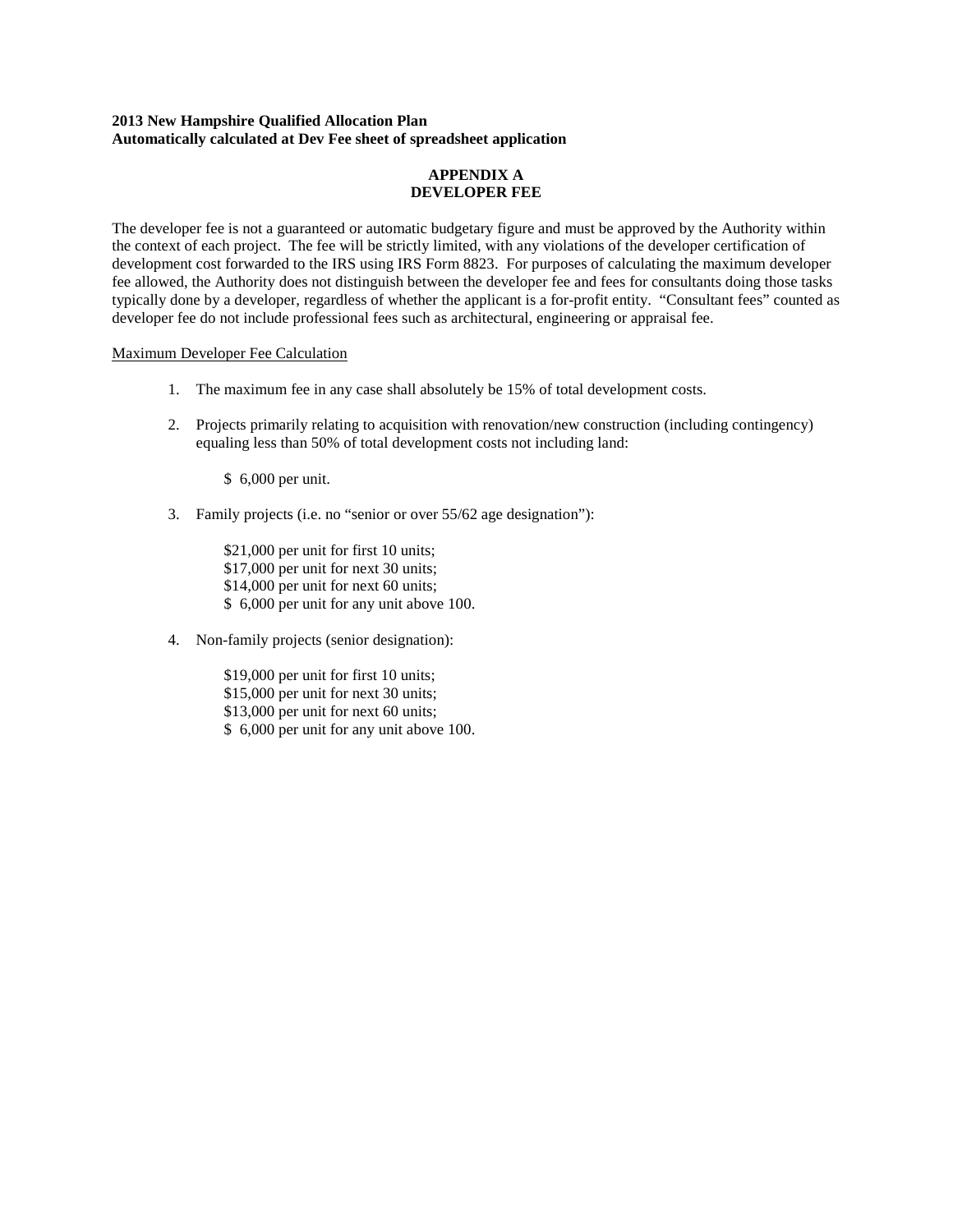## **APPENDIX B REVISED 10/1/10** *10/27/11* **NEW HAMPSHIRE DIFFICULT DEVELOPMENT AREAS (DDA's) and QUALIFIED CENSUS TRACTS (QCT's) FOR 2012**

Note: This listing is for information only and reflects the last known federal designations. Please confirm for your project location. While the 130% bump is no longer restricted by law to the federal DDA/QCT districts defined by HUD, the Authority will restrict the 130% bump to projects located in the official DDA/QCT districts, or to projects which comply with the green components of the Authority's construction standards.

### **Difficult Development Areas (DDAs)**

Belknap, Carroll, Cheshire, *and* Grafton, and Merrimack counties. *Note: Merrimack County was dropped for 2012.*

#### **Qualified Census Tracts (QCTs)** *(unchanged – October 6, 2009 74 FR 51304)*

Manchester – 4.00, 5.00, 14.00, 15.00 and 20.00.

Nashua – 0105.00, 0107.00 and 0108.00.

Strafford County – 802.01 and 802.02.

Source: web reference is *[http://www.novoco.com/low\\_income\\_housing/facts\\_figures/qcts\\_ddas.php](http://www.novoco.com/low_income_housing/facts_figures/qcts_ddas.php)* http://edocket.access.gpro/gov/2010/pdf/2010-23577.pdf Federal Register – September 21, 2010 *October 27, 2011 76 FR 66741*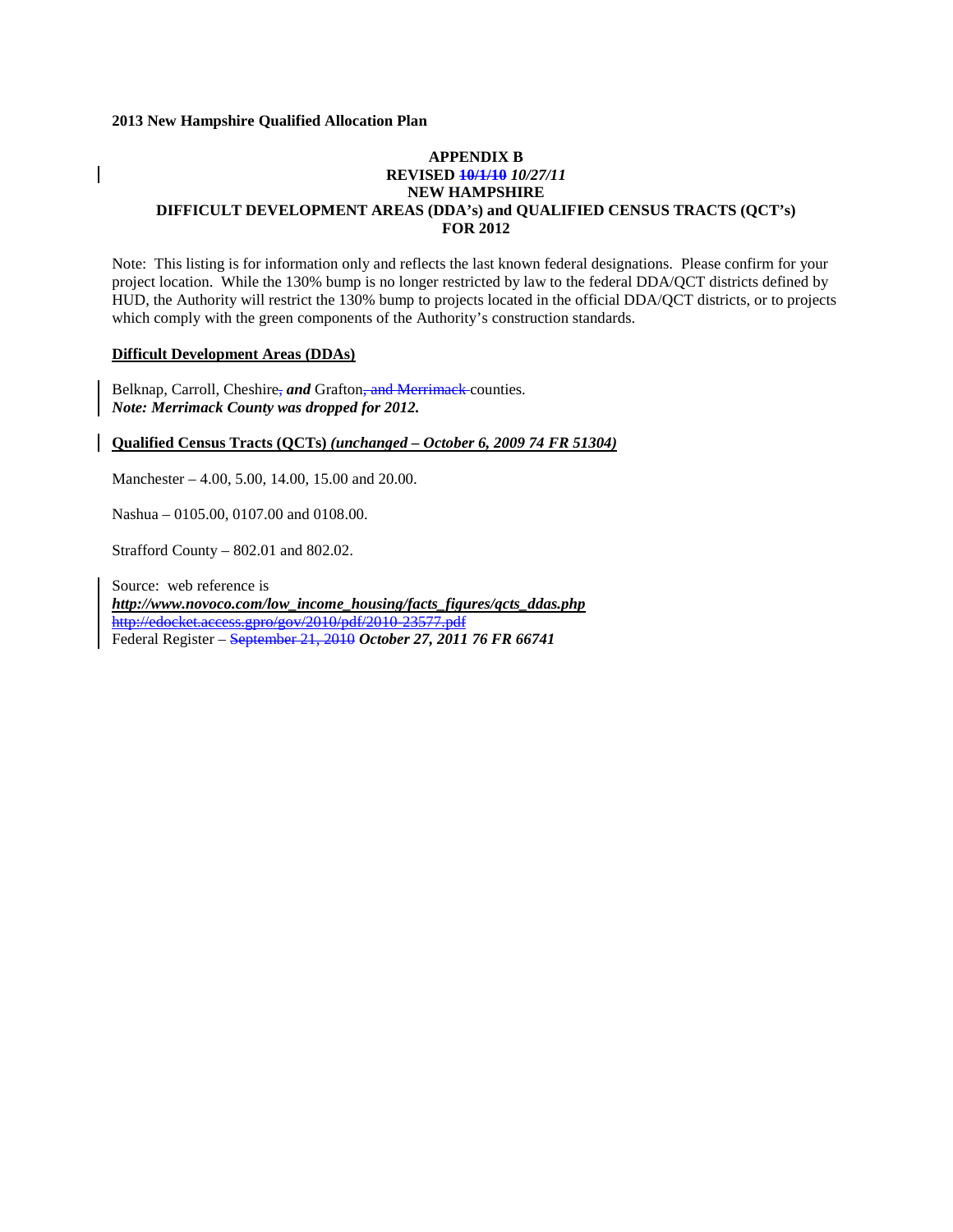### **APPENDIX C APPLICATION THRESHOLD REQUIREMENTS**

Applications must submit the following documents in the ODM website in order to be scored and considered for an LIHTC reservation in accordance with the Selection Criteria:

- 1. Completed Excel Application file
- 2. Exhibit 1 Site Information\* (include aerial photograph with site identified)
- 3. Exhibit 2 Floodplain and/or wetlands maps/certifications, if applicable.
- 4. Exhibit 3 Evidence of Site Control

 $\overline{\phantom{a}}$ 

- **5.** Exhibit 30 Tenant Service Enriched Housing plan (if applicable) *– see QAP Appendix M*
- 6. Exhibit 12 Management Agent Questionnaire complete in ODM directly
- 7. Exhibit 19 Status and Timetable of Zoning Local Approvals including permit status letter (if applicable)
- 8. Self score Use ODM self scoring section, and use accompanying text boxes to substantiate proposed score
- 9. Tax Credit Application Fee (1% of requested LIHTC allocation) delivered to NH Housing by the application deadline.

Applications which do not meet the above requirements will be returned to the applicant. If the project scores competitively and meets all applicable requirements of the Authority, a reservation of credit shall be recommended to the Multi-Family/Special Projects Committee of the Board of Directors.

\*Exhibit numbers refer to the ODM website, List of Exhibits. Certain exhibits may not be applicable.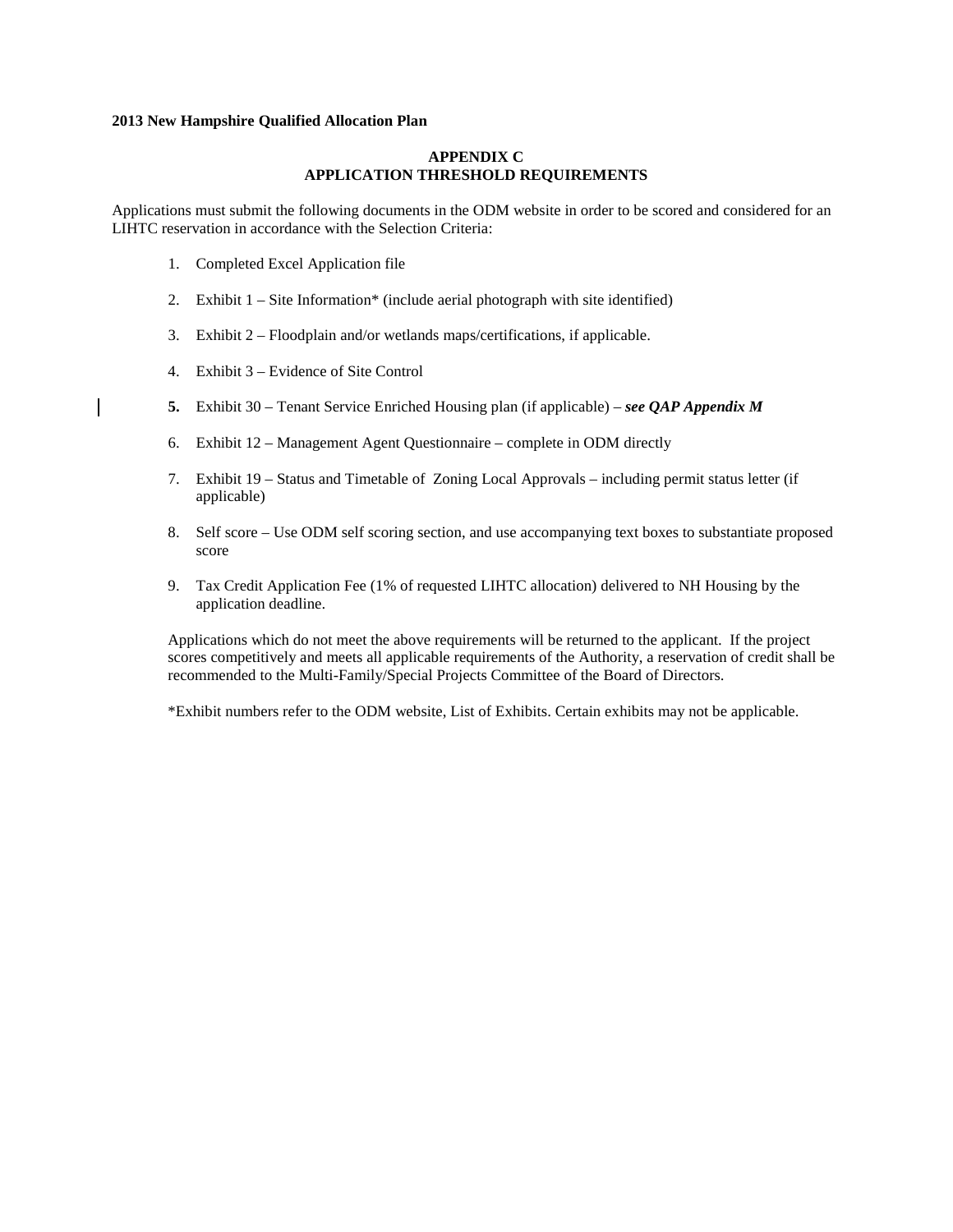### **APPENDIX D PROGRESS PHASE REQUIREMENTS**

The following documents must be submitted to the Authority via the ODM website within 120 days of notification of a Reservation of Tax Credits or 30 days prior to deadline for Carryover Allocation (i.e. December 1st), whichever is sooner:

Projects must meet the requirements of the Progress Phase to be eligible for an allocation of tax credits. Progress requirement extensions may be granted at the sole discretion of the Authority. The tax credit Reservation may be rescinded at the sole discretion of the Authority for not meeting the Progress Phase Requirements or for a failure to meet the General Criteria in HFA:109.07B.

- 1. Letter requesting Commitment of Tax Credits and inclusion of any pages from the Application Form related to changes in the project scope or cost, including complete updated budget
- 2. Exhibit 19 Evidence of Zoning/Local Approvals\*
- 3. Exhibit 20 Permanent Financing Letter of Commitment
- 4. Exhibit 21 Construction Financing Letter of Commitment
- 5. Exhibit 22 Equity Investment Letter of Commitment
- 6. Soils and/or structural engineering report (if applicable)
- 7. Exhibit 24 Construction Period Sources and Uses *(monthly)*
- 8. Exhibit 27 Final Plans and Specifications

 $\overline{\phantom{a}}$ 

- 9. Exhibit 16 Appraisal (if required by the Authority)
- 10. Exhibit 17 Market Study (must be commissioned by the Authority and paid for by the applicant)
- 11. Exhibit 2 Environmental Site Assessment and related reports (Lead, Asbestos, Historic, Archeological, etc) if required by the Authority\*
- 12. Evidence of Continued Site Control
- 13. Copy of the Architect Contract
- 14. For projects providing tenant services, an Executed Agreement Binding on Both Parties
- 15. Cost estimates (or bids if available), by schedule of value. Must comply with 6-2-6 rule for contractor overhead and profit (see QAP HFA:109.05)
- 16. Copy of Contract for Consultant Services (if applicable)

\*Exhibit numbers refer to the ODM website List of Exhibits. Certain exhibits may not be applicable – see Application.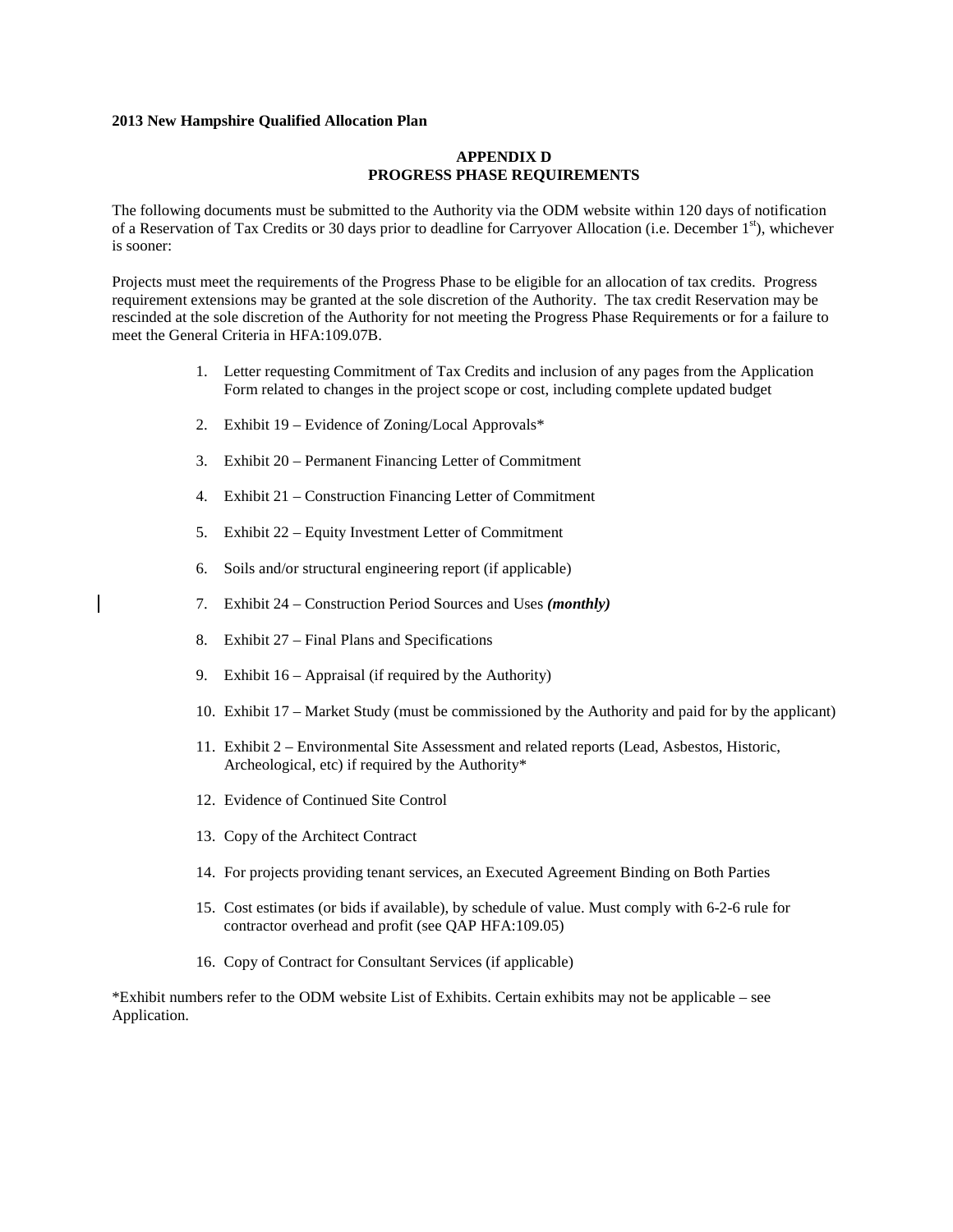### **APPENDIX E CARRYOVER ALLOCATION REQUIREMENTS**

- 1. Update of the Excel Application Form using ODM by December 1st.
- 2. Evidence of Limited Partnership existence, including federal tax identification number, Certificate of Good Standing for Limited Partnership from New Hampshire Secretary of State or copy of the Certificate of Limited Partnership stamped by Secretary of State.
- 3. Copy of Partnership Agreement or Offering Summary (draft acceptable)
- 4. Evidence of Continued Site Control
- 5. Copy of Construction Proposals (or bids) and executed Construction Contract. Include a copy of Schedule of Values showing contractor overhead and profit breakdown (i.e. 6-2-6 rule) as per HFA:109.05J.*05M.*
- 6. Recorded Land Use Restriction Agreement (LURA)(contact Authority at least 14 days prior to deadline to receive document).
- 7. Market Study completed

 $\overline{\phantom{a}}$ 

\*The Carryover Cost Certification must be completed within 12 months of the "date of allocation", and must be forwarded to the Authority within a reasonable period after that.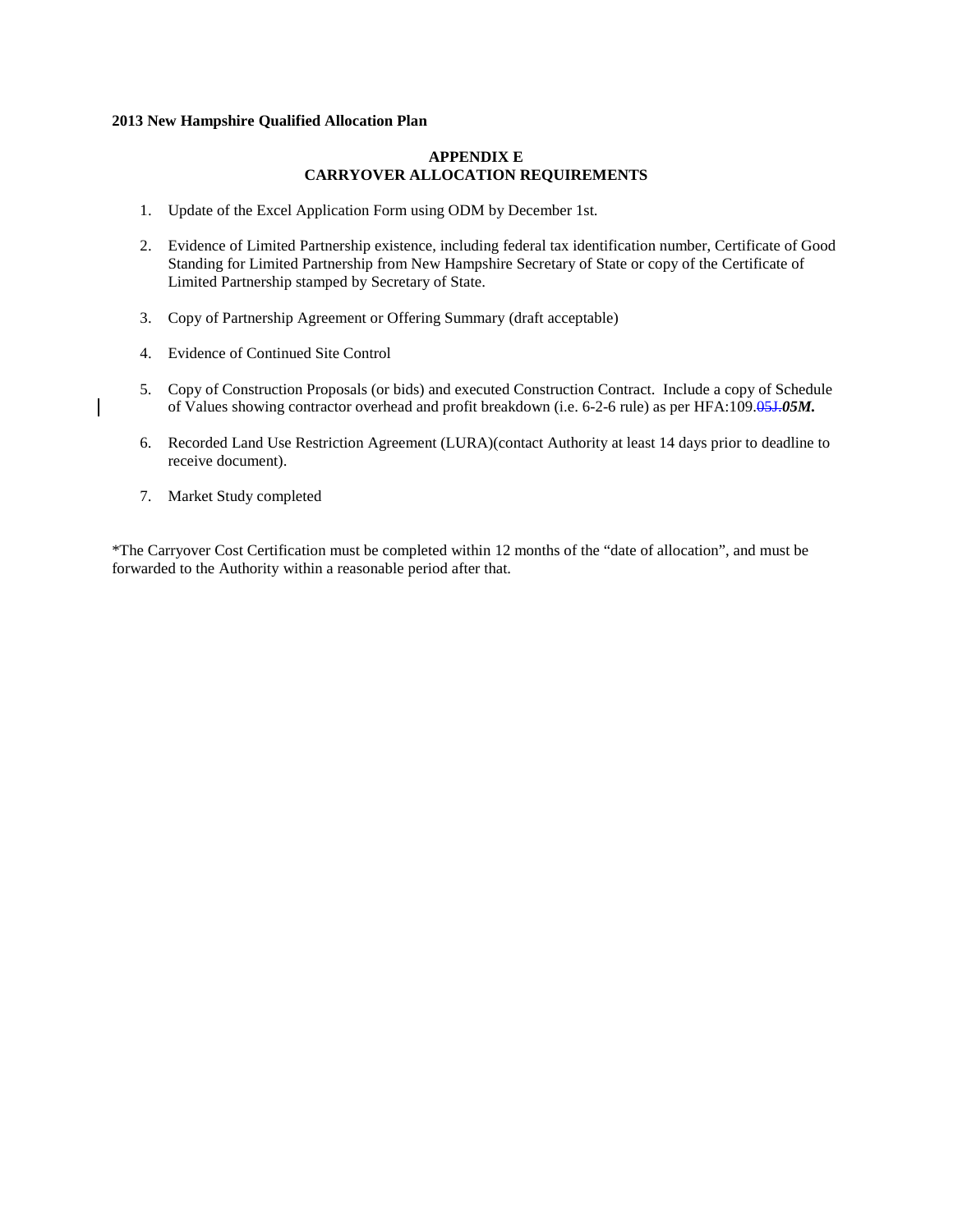### **APPENDIX F FINAL ALLOCATION REQUIREMENTS**

- 1. Updated Application Form into ODM with Sources and Uses corresponding to Final Cost Certification
- 2. Exhibit 37 Final Cost Certification
- 3. Developer Certification of Costs (see Appendix H for required format)
- 4. Developer Certification of Equity Proceeds (see Appendix I for required format)
- 5. "As-Built" Architect Certification (see Appendix J for required format)
- 6. Recorded Land Use Restriction Agreement (LURA) and evidence of its precedence in the land records (e.g. title search)
- 7. Executed Partnership Agreement with Equity Pay-In Schedule
- 8. Final Allocation Fee
- 9. Copy of Certificates of Occupancy
- 10. Copy of Deed including legal description of property
- 11. Tax Credit Monitoring Fee
- 12. Certification of Tax Credit Management Designation and Training
- 13. Placed In Service Date for each Building
- 14. Construction Contract meets 6-2-6 Limits (HFA:109.05K)
- 15. Sign-off by the Authority Construction Analyst (responsibility of Authority)
- 16. 10% cost certification completed within one year of carryover allocation
- 17. Right of First Refusal to Nonprofit Required for For Profit Developers Only see Appendix G for example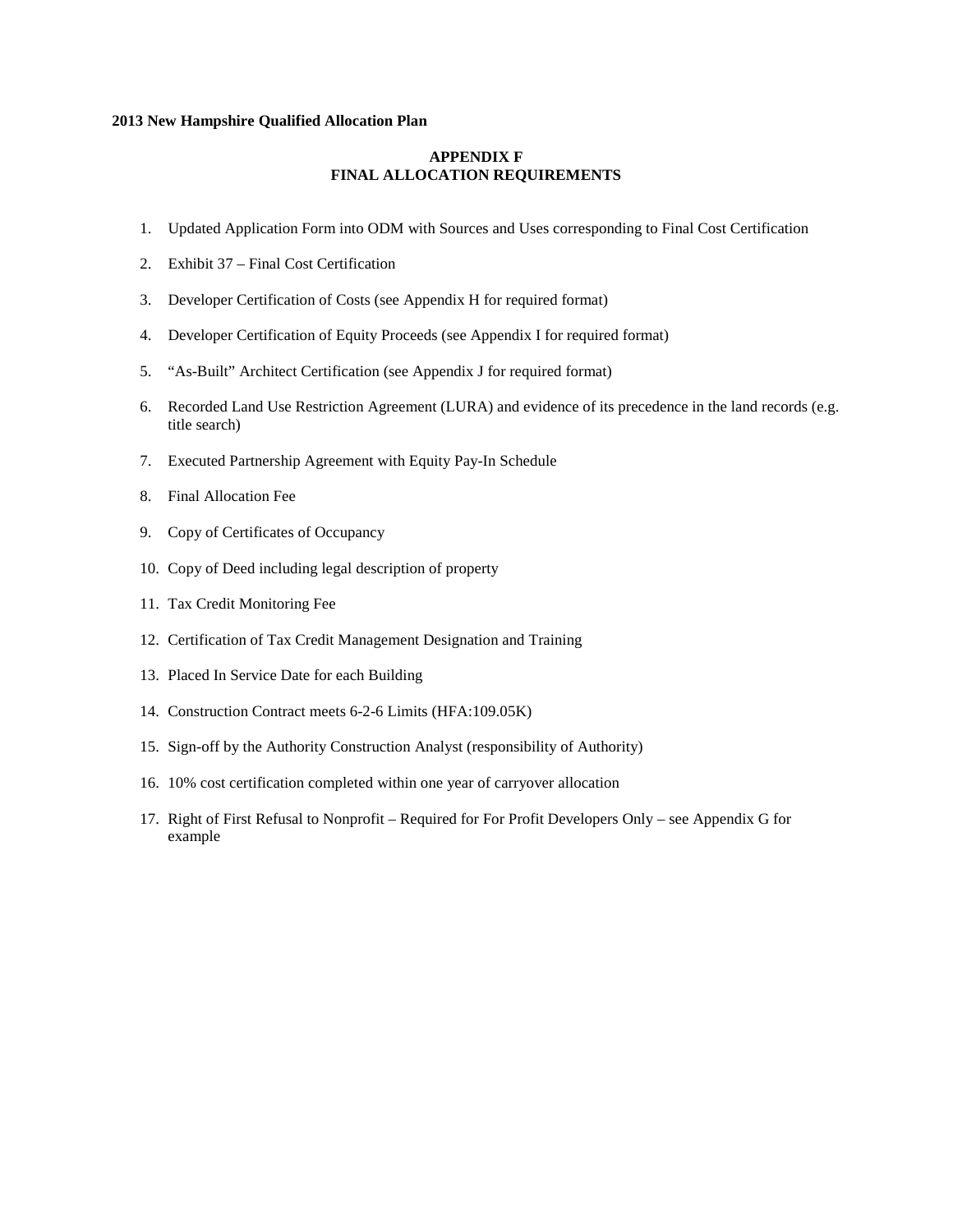## **APPENDIX G SAMPLE - RIGHT OF FIRST REFUSAL**

| This Agreement is entered into this $\frac{1}{\sqrt{2}}$ day of $\frac{1}{\sqrt{2}}$ , between             |  |                                                                                                           |
|------------------------------------------------------------------------------------------------------------|--|-----------------------------------------------------------------------------------------------------------|
|                                                                                                            |  | , County                                                                                                  |
| of _____________________, and State of ________ and the New Hampshire Housing Finance Authority, having an |  |                                                                                                           |
|                                                                                                            |  | address of 32 Constitution Drive, Bedford, County of Hillsborough and State of New Hampshire (hereinafter |
| referred to as the "Authority"), and _______________________________(hereinafter referred to as the        |  |                                                                                                           |
| "QUALIFIED NON-PROFIT ENTITY"), having an address of ___________________________                           |  |                                                                                                           |
| County of and State of and the parties agree as follows:                                                   |  |                                                                                                           |

- 1. The Owner owns the compact of the own state of the instructure of the term of the term of the "Property"). See attachment for legal description.
- 2. A Qualified Non-Profit is defined as meeting the requirements of the Internal Revenue Code (IRC) Section  $42(h)(5)(C)$ .
- 3. The Owner and its successors and assigns in interest (as may be approved by the Authority as per HFA:109.05N of the 2008 Qualified Allocation Plan) are bound to the Low Income Housing Tax Credit (LIHTC) rent and income limits set forth in the Land Use Restriction Agreement (hereinafter referred to as the "LURA") for 99 years from the beginning of the compliance period as defined in the LURA, unless the Owner uses the following procedure:
	- (i) The Owner may make a bona fide offer to sell the Property to the Qualified Non-Profit Entity or its successor and assigns, subsequent to the initial 30 year compliance period for a price equal to the minimum set forth in IRC Section  $42(i)(7)(B)$ . The offer shall be in writing delivered to the Qualified Non-Profit Entity, with a copy to the Authority. The Qualified Non-Profit Entity may accept the offer to sell by notifying the Owner in writing within ninety (90) days of its receipt of the offer. If the Qualified Non-Profit Entity accepts the offer, then the Owner and the Qualified Non-Profit Entity shall close the sale of the Property at the offices of the Authority within 180 days after the acceptance of the offer. If the Qualified Non-Profit Entity decides to purchase the Property, the original LURA will be discharged and no rent or income limits shall apply.
	- (ii) If the Qualified Non-Profit Entity does not accept the offer to purchase the Property or exercise its right under this Right of First Refusal ("ROFR"), to purchase the Property as set forth in Paragraph 2 above, then the Owner shall offer to sell the Property to the Authority for the same price at which it offered to sell the Property to the Qualified Non-Profit Entity. The offer shall be in writing and delivered to the Authority. The Authority may accept the offer by notifying the Owner in writing within ninety (90) days of its receipt of the same. If the Authority gives written notice of its intent to accept this offer, the Authority and the Owner shall close the sale of this Property at the offices of the Authority within 180 days after receipt of the Authority's written notice of acceptance of this offer. The Authority may purchase this Property for its own purposes or on behalf of another Qualified Non-Profit Entity. If the Authority purchases the Property either for its own purposes or on behalf of another Qualified Non-Profit Entity, the Authority may discharge the original LURA or negotiate a new LURA. In the event that the Authority negotiates a new LURA, it shall use its best efforts to maintain low income residency and affordability substantially the same as the existing LURA to the extent reasonably possible.
	- (iii) If the Authority declines the offer to sell the Property or to otherwise exercise its right under this ROFR, either for its own purposes or on behalf of another Qualified Non-Profit Entity, the LURA will be discharged by the Authority and the Owner is free to sell and/or convert the Property to market rents or other uses after adequate notice to existing tenants and compliance with existing law (including the 3 year tenant protection period cited at Section  $42(h)(6)(e)(ii)$ ).
	- 4. This Agreement may be assigned by the Owner, subject to the written approval of the Authority, which approval shall not be unreasonably withheld.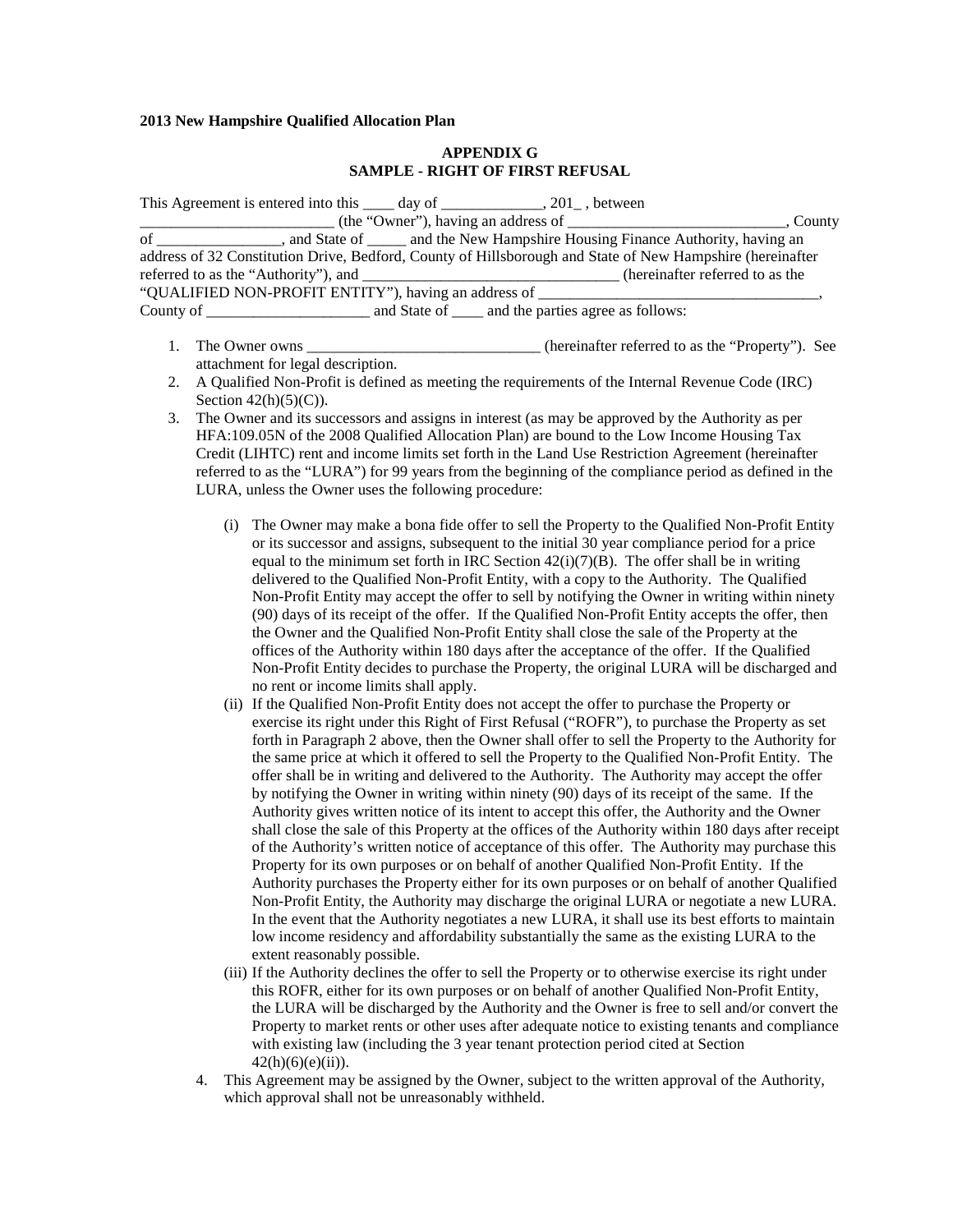## **APPENDIX H DEVELOPER'S CERTIFICATION OF DEVELOPMENT COSTS**

| ("Developer"), developer of                                                                                          |  |  |  |  |  |  |
|----------------------------------------------------------------------------------------------------------------------|--|--|--|--|--|--|
| 1n                                                                                                                   |  |  |  |  |  |  |
| New Hampshire, hereby certify that the accompanying Sources and Uses of Funds with the Total Development Cost        |  |  |  |  |  |  |
| totaling \$ _____________, dated ___________________. Accountant's Certification of Costs (including developer fee), |  |  |  |  |  |  |
| Qualified Basis and Applicable Fraction represent true and accurate representation of the Project costs. I further   |  |  |  |  |  |  |
| state that the Qualified Basis and Applicable Percentage were calculated in a manner consistent with the regulations |  |  |  |  |  |  |
| set forth in IRC 42. I recognize that any changes or misrepresentations from this certification may warrant          |  |  |  |  |  |  |
| notification to the IRS of a LIHTC Program violation via IRS Form 8623.                                              |  |  |  |  |  |  |
|                                                                                                                      |  |  |  |  |  |  |

Date:\_\_\_\_\_\_\_\_\_\_\_\_\_\_\_\_\_\_\_\_\_\_\_\_\_\_\_\_\_\_\_\_

Duly Authorized:\_\_\_\_\_\_\_\_\_\_\_\_\_\_\_\_\_\_\_\_\_\_\_\_\_\_\_\_\_\_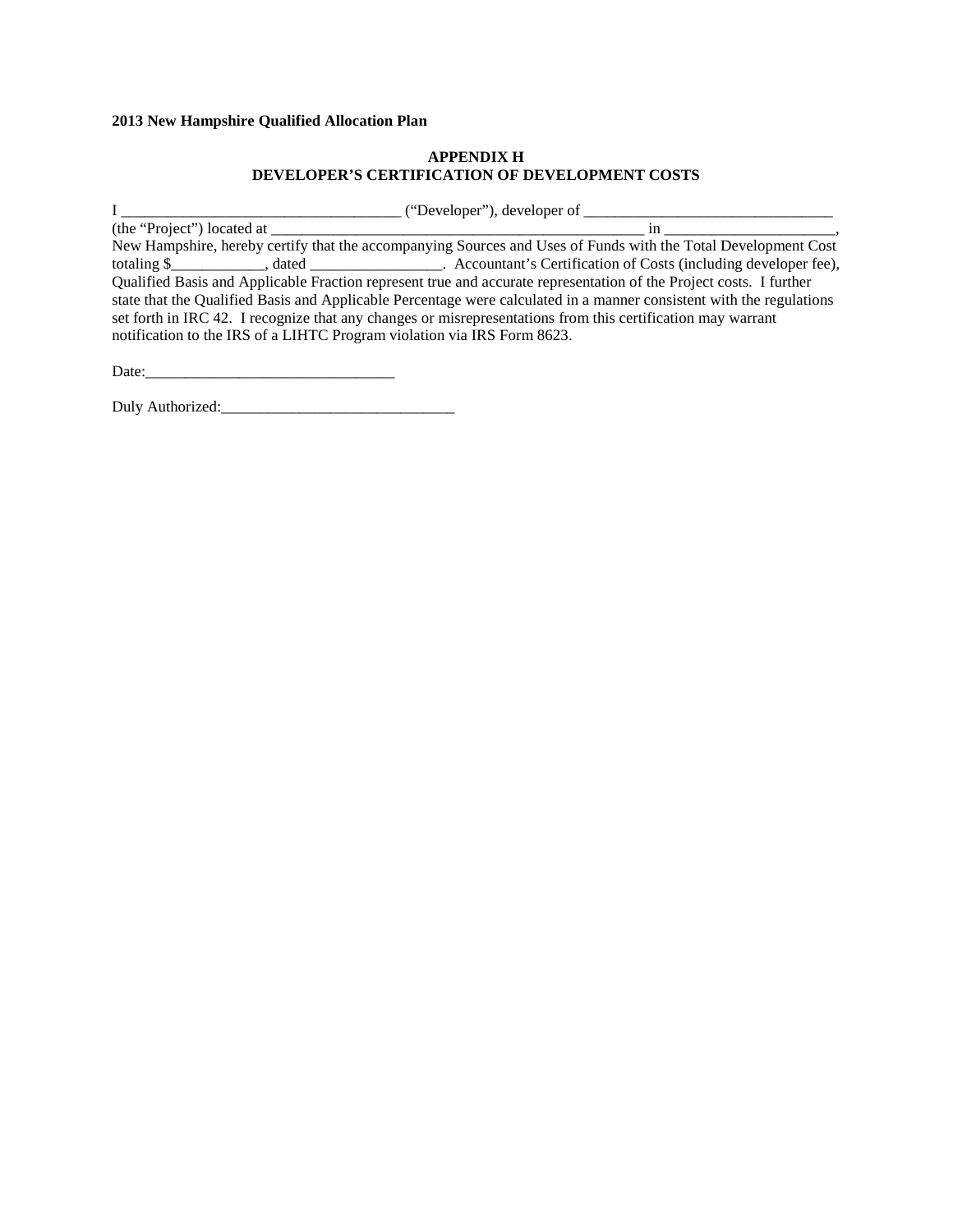## **APPENDIX I DEVELOPER'S CERTIFICATION OF EQUITY PROCEEDS**

|                                              | ("Developer"), developer of __                                                                              |
|----------------------------------------------|-------------------------------------------------------------------------------------------------------------|
| (the "Project") located at                   | 1n                                                                                                          |
|                                              | New Hampshire, hereby certify that the gross equity investment in the Project gained from the sale of ____% |
| interest in the Limited Partnership entitled | Limited Partnership Agreement dated                                                                         |
| totaled \$                                   | . This gross equity investment is based on a final allocation of Low                                        |
| Income Housing Tax Credit of \$              | annually for a period of ten years.                                                                         |

| Date: |     |
|-------|-----|
|       | ___ |

Duly Authorized:\_\_\_\_\_\_\_\_\_\_\_\_\_\_\_\_\_\_\_\_\_\_\_\_\_\_\_\_\_\_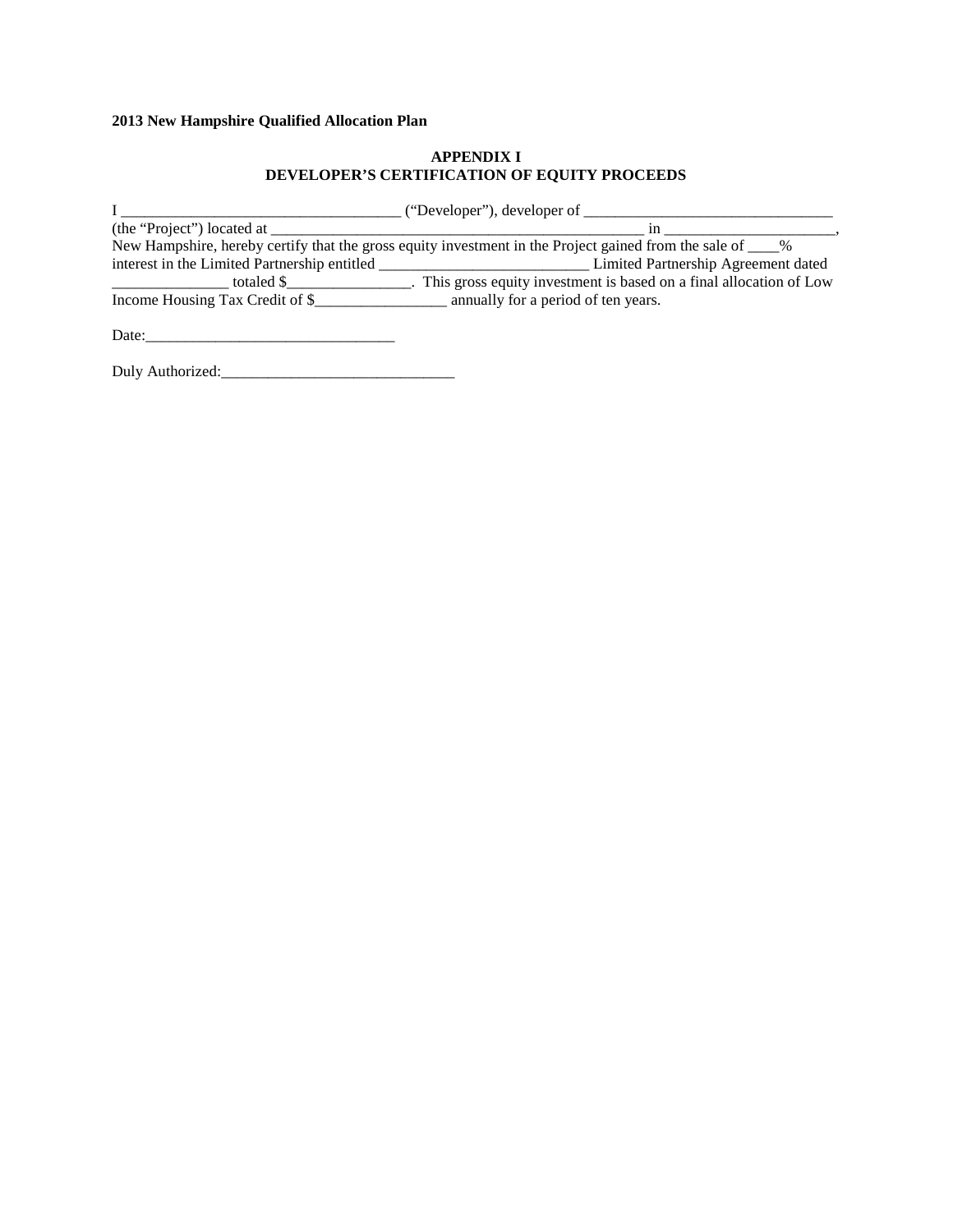\_\_\_\_\_\_\_\_\_\_\_\_\_\_\_\_\_\_\_\_\_\_\_\_\_\_\_\_\_\_\_\_

\_\_\_\_\_\_\_\_\_\_\_\_\_\_\_\_\_\_\_\_\_\_\_\_\_\_\_\_\_\_\_\_\_

### **APPENDIX J "AS-BUILT" ARCHITECT CERTIFICATION**

I have inspected the development know as \_\_\_\_\_\_\_\_\_\_\_\_\_\_\_\_\_\_\_\_\_\_\_\_\_\_\_\_\_\_\_\_\_\_\_\_\_\_\_\_\_\_\_\_\_\_ (Project name) located in \_\_\_\_\_\_\_\_\_\_\_\_\_\_\_\_\_\_\_\_\_\_\_\_\_\_\_\_\_\_\_\_\_\_\_\_\_\_\_\_\_ (city, state) and hereby certify that the development has been built in accordance with the drawings and specifications dated \_\_\_\_\_\_\_\_\_\_\_\_\_\_\_\_\_\_\_\_\_ prepared by

Based upon this inspection, to the best of my knowledge and belief, the development has been constructed in conformance with all local, state and federal laws designated as the development standard for the project including, but not limited to the ADA, Section 504 and Fair Housing Laws as they pertain to handicapped accessibility and adaptability, all state and local health, safety and building codes and those requirements as set forth in the Authority's Design and Construction Standards.

Date

Architect

(Seal)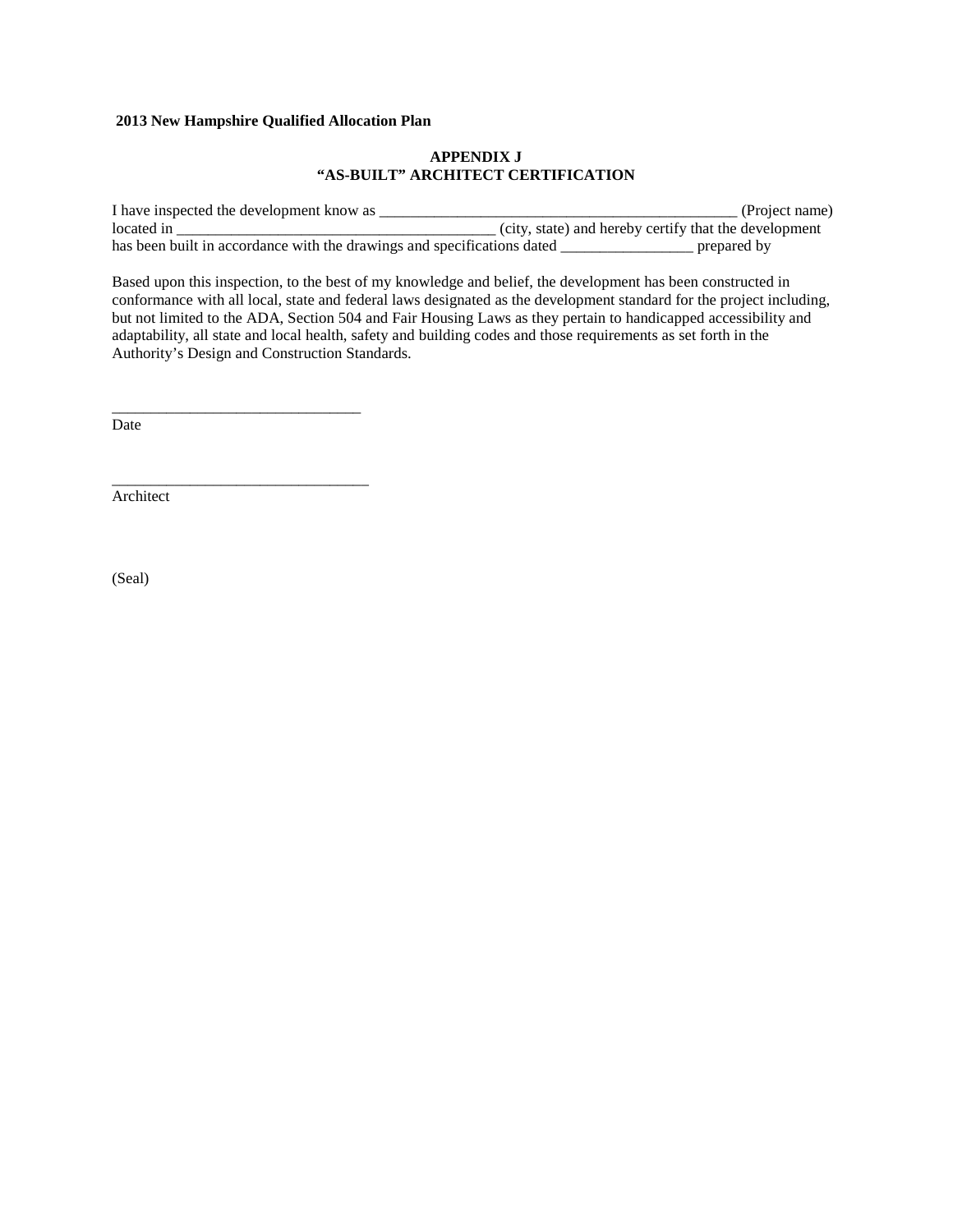### **APPENDIX K ELECTION OF GROSS RENT FLOOR**

Pursuant to Internal Revenue Service (IRS) Regulations, an Owner of a Low Income Housing Tax Credit project may designate the date that the Gross Rent Floor takes effect prior to the date the building is placed in service. The Gross Rent Floor establishes the initial permitted maximum rents for the Project. The Gross Rent Floor also limits potential future rent reductions due to decreases in the applicable median area income limits. The IRS will treat the Gross Rent Floor as taking effect on the date the New Hampshire Housing Finance Authority (Authority) initially allocates tax credits to the building. However, the IRS will treat the Gross Rent Floor as taking effect on a building's placed in service date if the Owner designates that date as the date the Gross Rent Floor takes effect for the building. The Owner must make this designation to use the placed in service date and inform the IRS no later than when the building is placed in service.

Please make the following designation:

- $\Box$  If this box is checked, the Owner hereby elects pursuant to IRS Revenue Ruling 94-57, to fix the applicable Gross Rent Floor in accordance with Section  $42(g)(2)(A)$  at the date the building is placed in service. This document must be submitted to the Authority prior to the Projects' placed in service date.
- $\Box$  If this box is checked, the Owner has made no election pursuant to IRS Revenue Ruling 94-57, and the applicable Gross Rent Floor for a building shall be set at the date the Authority initially allocates low income housing tax credits, which shall be earlier of 1) the date of the Carryover Allocation or 2) the date of the Final Allocation (IRS Form 8609).

A decrease in the median area income limits will not require a reduction in rents below the Gross Rent Floor.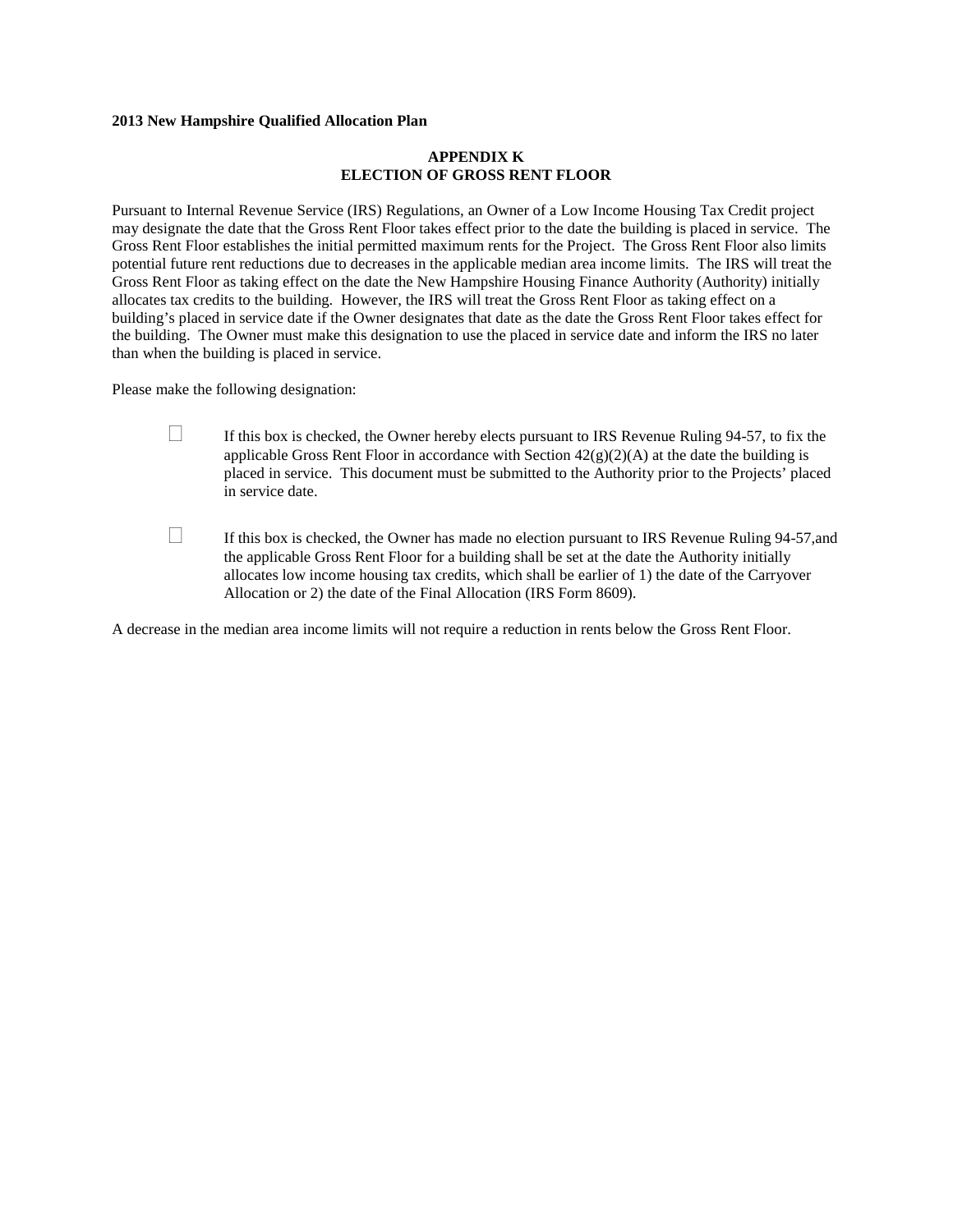### **2013 New Hampshire Qualified Allocation Plan Please use form in spreadsheet application.**

## **APPENDIX L MANAGEMENT AGENT QUESTIONNAIRE**

| Management Company Profiled:                                                                                                                                                        |               |                  |
|-------------------------------------------------------------------------------------------------------------------------------------------------------------------------------------|---------------|------------------|
|                                                                                                                                                                                     | Self Scoring  |                  |
|                                                                                                                                                                                     | Circle Answer |                  |
| Questions $1 - 7$ are used in LIHTC scoring.                                                                                                                                        | Yes           | N <sub>0</sub>   |
| Does the Agent have experience managing properties receiving subsidies or rental<br>1.<br>assistance other than Low Income Housing Tax Credit (LIHTC)?                              | 1             | $\boldsymbol{0}$ |
| If yes, more than five years of experience?                                                                                                                                         | 1             | $\theta$         |
| If yes, identify the Contract Administrator and/or Compliance Agency and the number of properties,                                                                                  |               |                  |
| number of units, location and years of experience.                                                                                                                                  |               |                  |
| 2.<br>Does the Agent have experience managing LIHTC properties?                                                                                                                     | 1             | $\boldsymbol{0}$ |
| If yes, more than five years experience?                                                                                                                                            |               | $\theta$         |
| If yes, identify the compliance agency and the number of properties, number of units, location and<br>years of experience.                                                          |               |                  |
| In the past 3 years has the Agent undergone a LIHTC Compliance Monitoring Review?<br>3.                                                                                             | 1             | 0                |
| If yes, identify the compliance agency.                                                                                                                                             |               |                  |
| (If not applicable, please skip to question 5)<br>4.                                                                                                                                |               |                  |
| In the past 6 years, has the Agent received an <i>unsatisfactory</i> Monitoring Review of any                                                                                       | $-1$          | 1                |
| property by a Compliance Agency or Contract Administrator?                                                                                                                          |               |                  |
| If yes, explain circumstances and resolutions.                                                                                                                                      |               |                  |
| 5.<br>(If not applicable, please skip to question 6)                                                                                                                                |               |                  |
| In the past 3 years has the Agent managed/owned a property that has experienced any of the following?                                                                               |               |                  |
| Persistent (2 consecutive years) and/or numerous (a finding with more than 50% of<br>П                                                                                              | $-1$          | 1                |
| areas inspected) poor physical condition issues within the control of management.                                                                                                   |               |                  |
| Persistent (2 consecutive years) late/incomplete submission of required documents<br>П                                                                                              |               |                  |
| (audits, budgets, certifications or other administrative or regulatory documents) to                                                                                                | $-1$          | 1                |
| the contract administrator or compliance agency.<br>Check all that apply:                                                                                                           |               |                  |
| Mortgage delinquent over 30 days                                                                                                                                                    |               |                  |
| Low Debt to Coverage Ratio (DCR below 1.00)                                                                                                                                         |               |                  |
| П                                                                                                                                                                                   |               |                  |
| Rental delinquency, greater than 7% of gross rent<br>П                                                                                                                              |               |                  |
| High vacancy, greater than 8% for more than $60 \text{ days}$<br>н                                                                                                                  |               |                  |
| Negative operating budget<br>Ш                                                                                                                                                      |               |                  |
| In litigation<br>$\Box$                                                                                                                                                             |               |                  |
| Does at least one person of the Agent's staff possess a designation of training and<br>6.<br>proficiency from one of the Authority's nationally recognized Tax Credit trainers? See |               |                  |
| LIHTC Compliance on website for trainers www.nhhfa.org.                                                                                                                             |               |                  |
| If yes, list the specific designation by staff and date or attach documentation.                                                                                                    |               |                  |
|                                                                                                                                                                                     |               |                  |
| Does at least one person of the Agent's staff attend annual LIHTC training?<br>7.                                                                                                   | 1             | -1               |
| If yes, list the specific training attended by staff and date or attach certificate of training.                                                                                    |               |                  |
|                                                                                                                                                                                     |               |                  |
| <b>Total Self</b>                                                                                                                                                                   |               |                  |
| Scoring                                                                                                                                                                             |               |                  |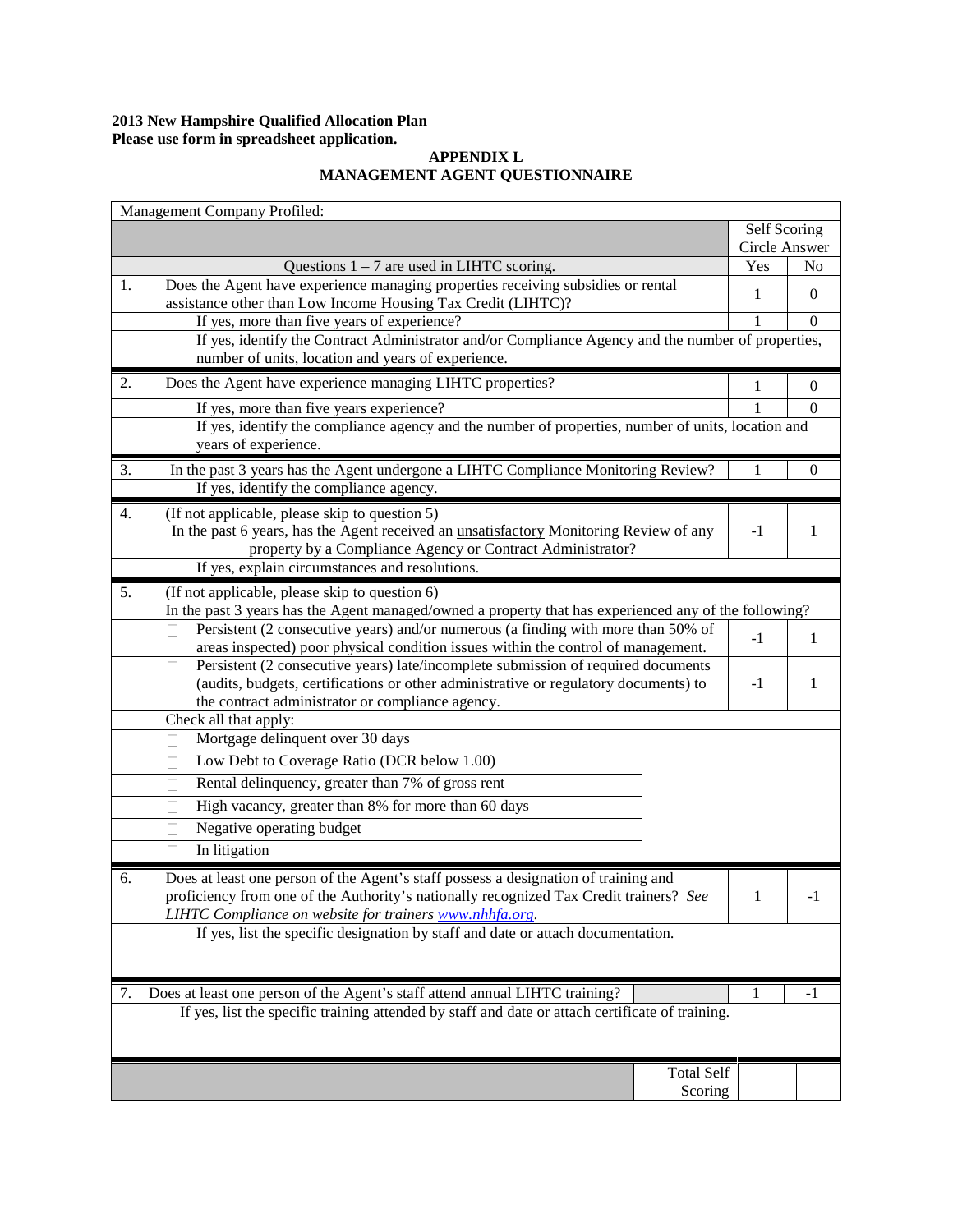|     | WITH WORMENT AGENT QUESTION WITH (COMMUNIC                                                                                                                                                                                                                               | Yes    | No                |                                                                                                         |
|-----|--------------------------------------------------------------------------------------------------------------------------------------------------------------------------------------------------------------------------------------------------------------------------|--------|-------------------|---------------------------------------------------------------------------------------------------------|
| 8.  | In the past 6 years have any non-compliance 8823's<br>been issued to properties managed/owned by Agent?                                                                                                                                                                  | Ш      | П                 | If yes, please explain:                                                                                 |
|     | If yes, are there any 8823's not corrected?                                                                                                                                                                                                                              | П      | $\Box$            |                                                                                                         |
| 9.  | In the past 6 years of the properties managed/owned,<br>have any issues of non-compliance of the special<br>conditions of the LURA been discovered?<br>If yes, are there any issues not corrected?                                                                       | Н      | $\vert \ \ \vert$ | Explain:                                                                                                |
| 10. | In the past 6 years, has the Agent been found in<br>violation of any state or local codes?                                                                                                                                                                               | $\Box$ | $\mathbf{L}$<br>П | If yes, please explain:                                                                                 |
| 11. | In the past 6 years, has the Agent been found in<br>violation of any Fair Housing Law?                                                                                                                                                                                   | □      | П                 | If yes, please explain:                                                                                 |
| 12. | Is the Management Agent informed of and<br>experienced with the specific requirements,<br>restrictions and compliance of this property and/or<br>program?                                                                                                                | Н      | $\vert \ \ \vert$ |                                                                                                         |
| 13. | Can the Agent demonstrate their ability to provide<br>management and maintenance services required for<br>this type of property? (consider funding restrictions<br>and compliance, documents and forms, distance from<br>management, tenant demographics, neighborhood). | Н      | Н                 |                                                                                                         |
| 14. | Does the Agent intend to contract out any portion of<br>the management functions?                                                                                                                                                                                        | П      | П                 | If yes, please explain:                                                                                 |
| 15. | Are the Agent and all staff (including maintenance)<br>who participate directly in the management of the<br>property informed of and experienced with of the Fair<br>Housing and Equal Opportunity (FHEO), Americans<br>with Disabilities (ADA) and Section 504?         | Ш      | Н                 | If yes, list the specific training attended<br>by staff and date or attach certificates of<br>training: |
| 16. | Is the Management Agent eligible for or have a surety<br>bond?                                                                                                                                                                                                           | $\Box$ | $\Box$            |                                                                                                         |
| 17. | Is there an identity of interest between the ownership<br>and management entities?                                                                                                                                                                                       | Ц      | П                 | If yes, please explain:                                                                                 |
| 18. | Have any properties that the Agent (or any of its exec-<br>utive professional or supervisory personnel) managed<br>or currently manage ever experienced a default?                                                                                                       | $\Box$ | $\Box$            | If yes, please explain:                                                                                 |
| 19. | In the past 10 years has the Agent or any Principal or<br>Officer of the Agent filed bankruptcy or had<br>judgments levied against a firm that they were a<br>Principal of?                                                                                              | Н      | $\vert \ \ \vert$ | If yes, please explain:                                                                                 |

## **APPENDIX L MANAGEMENT AGENT QUESTIONNAIRE (continued)**

New Hampshire Housing Development Division staff will review the completed form with Asset Management staff. Upon review, further information may be requested.

I, \_\_\_\_\_\_\_\_\_\_\_\_\_\_\_\_\_\_\_\_\_\_\_\_\_\_\_\_\_\_\_\_\_\_\_\_\_\_\_\_ herby certify that the information set forth herein, and in any attachments in support thereof, is true, correct and complete to the best of my knowledge and belief.

Name of Firm:\_\_\_\_\_\_\_\_\_\_\_\_\_\_\_\_\_\_\_\_\_\_\_\_\_\_\_\_\_\_\_\_\_\_\_\_\_\_\_\_\_\_\_\_\_\_\_\_ Date:\_\_\_\_\_\_\_\_\_\_\_\_\_\_\_\_\_\_\_\_\_\_\_\_\_\_

Title:\_\_\_\_\_\_\_\_\_\_\_\_\_\_\_\_\_\_\_\_\_\_\_\_\_\_\_\_\_\_\_\_\_\_\_\_\_\_\_\_\_\_\_\_\_\_\_\_\_\_\_\_\_\_\_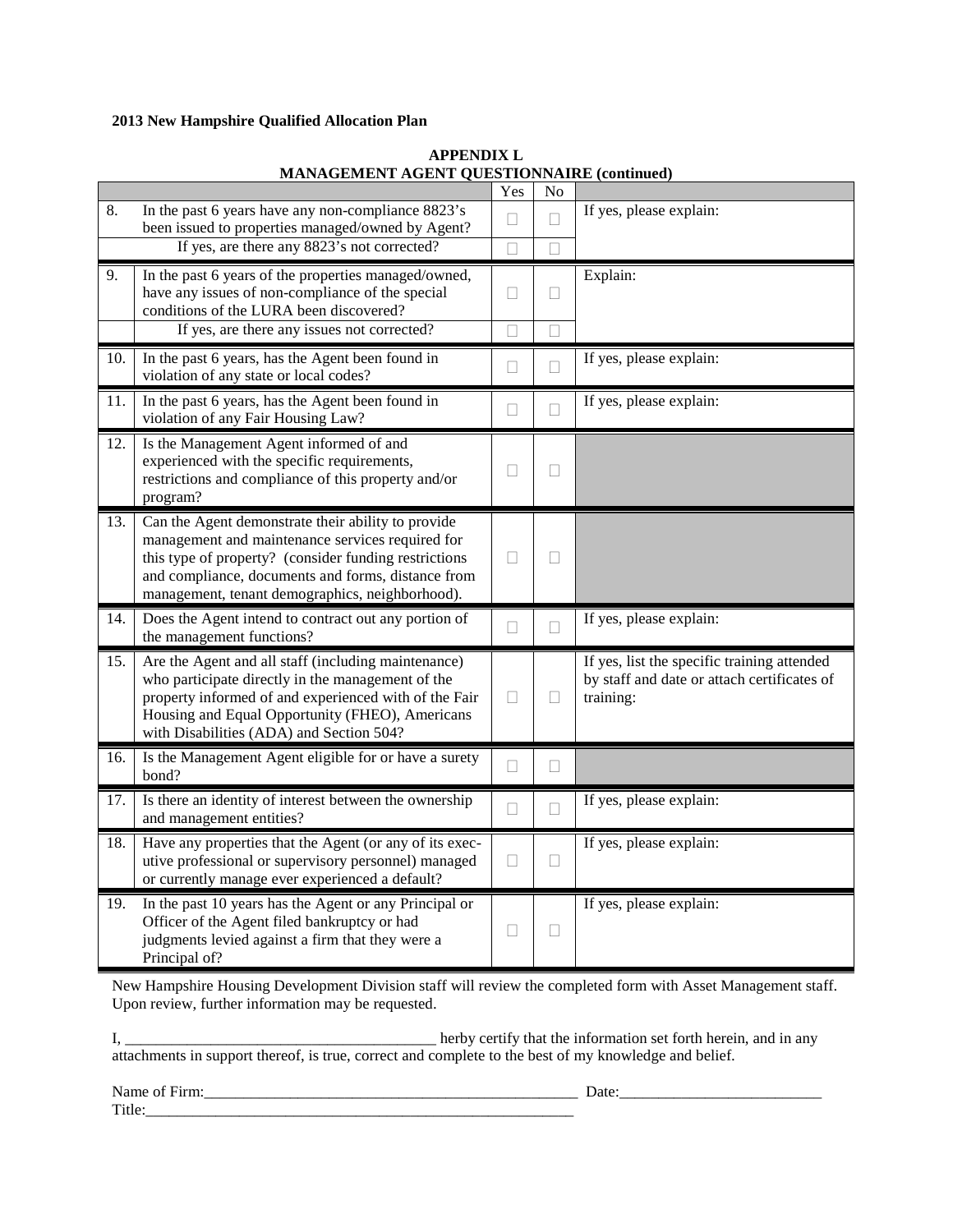## *APPENDIX M SERVICE ENRICHED HOUSING*

### *A. General Specifications apply to all scoring categories in this section.*

- *1. Complete the Service Enriched Housing Plan and Budget at the end of this appendix for scoring.*
- *2. Any service may be provided by a qualified[1](#page-13-0) employee of the management company and/or through a contract with a qualified<sup>1</sup> company. Attach a copy of the job description for employees providing any services. If contracted services will be used, attach a letter of intent to contract to the application containing:* 
	- *The type(s) of service and number of hours per week or month each will be provided*
	- *The location(s) where the service(s) will be provided*
	- *The fee for providing the service(s)*
- *3. A minimum of 20% of residents selected for occupancy, at rent-up and ongoing, must be identified as needing the services being provided. Participation by any tenant is voluntary. Provide the tenant selection strategy for accomplishing this outcome in the Service Enriched Housing Plan.*
- *4. Services being scored must be available at the property to residents in a format and/or at a reduced fee because they are residents of the project, not because they meet the financial eligibility requirements for the service. If people can receive the same service or benefit when they live in privately financed housing, then the service is not eligible for scoring in this section.*
- *5. Fees may be charged for services, except service coordination, that are provided to residents. Include an explanation of fees in the Service Enriched Housing Plan.*
- *6. The amount, source and expected use of funds being committed to provide scored services must be specified for each of the first five years. Funds from sources other than the operating budget may be included with a letter of commitment attached. Funds may be contingent on the selection of the project for tax credit funding. Any expenses to be paid from the project operating budget shall be included on the Resident Services line in the LIHTC ProForma as well as in the Service Enriched Housing Plan – Budget below.*

## *B. Scoring Category Specifications*

- *1. Service Coordination – Family or Senior: A minimum of one hour/unit/month of service coordination must be provided by a person who does not also collect rent, inspect units, make determinations on reasonable accommodation requests, investigate lease violations, or issue eviction notices. The Service Coordinator shall have a private space for resident assessments and consultations; a place to secure documentation; a telephone with voicemail; and a computer with internet access. The core responsibilities of the Service Coordinator shall be to:*
	- *a. Complete a service needs assessment for each resident within 60 days of move in and annually thereafter. Provide follow up as needed to address resident's needs as identified in their service plan.*
	- *b. Maintain secure documentation of resident assessments, service plans and follow-up.*

<span id="page-13-0"></span>*<sup>1</sup> A qualified employee or company meets local, state and federal requirements for the education, experience, certification and/or licensure for the service(s) to be provided.*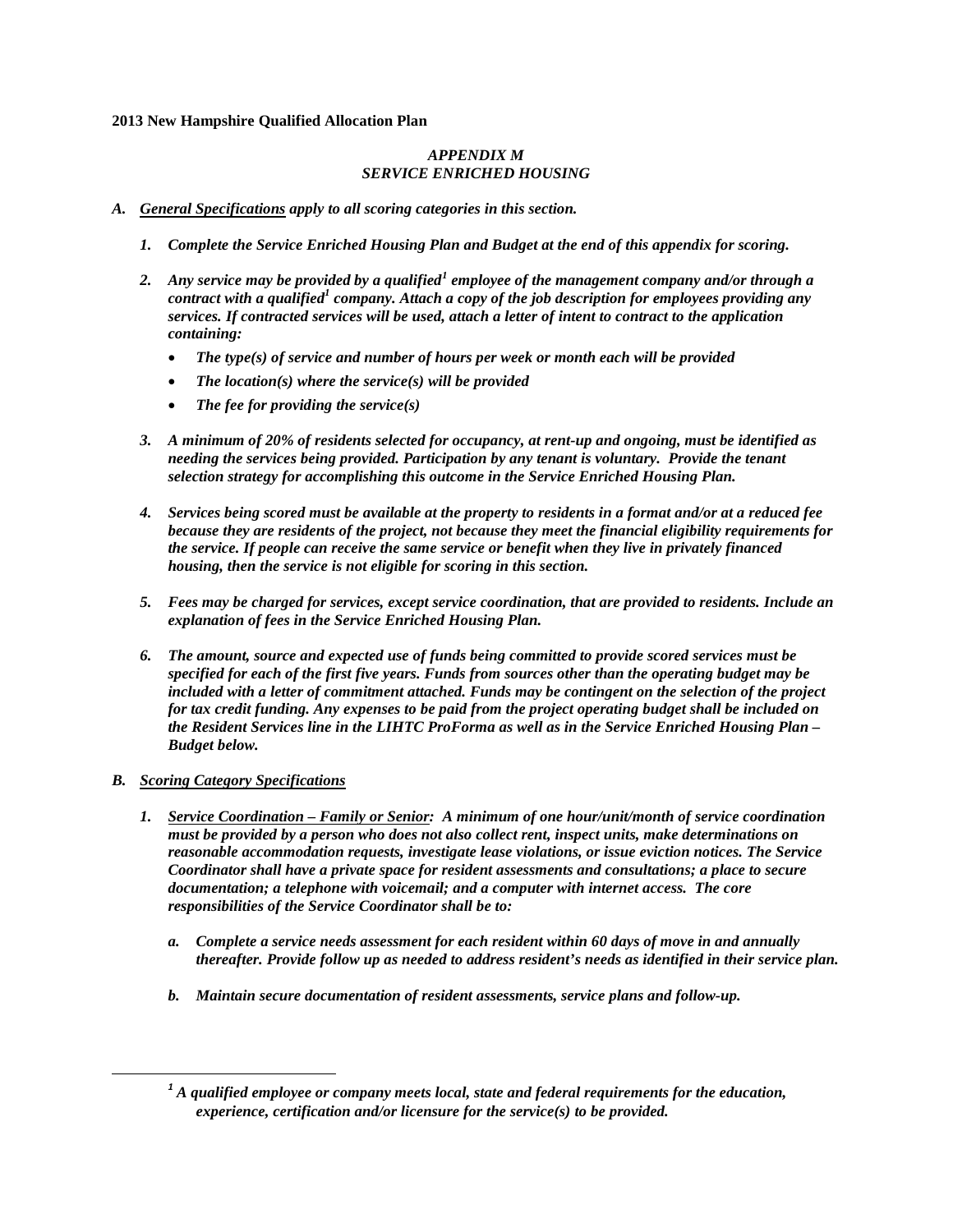- *c. Provide information about, and assist with enrollment as needed, services and resources available to assist residents to:*
	- *Meet their lease obligations*
	- *Maximize their economic self-sufficiency*
	- *Maintain independent living*
- *d. Develop and implement strategies to build community among diverse residents.*
- *e. Develop partnerships to bring programs and services onsite to meet the needs of groups of residents.*
- *2. Supportive Housing Serving Homeless - Family: At least one member of each household must be homeless or at imminent risk of homelessness immediately prior to tenancy and be identified as needing services to maintain housing. Eligible projects may be either transitional or permanent supportive housing and may use the single room occupancy (SRO) model. To score in this category, a substantial level and range of services must be integrated into the housing and be needed to support residents. Services must include, but not be limited to:*
	- *An initial assessment of each resident's needs within one week of move-in and a written plan developed to address each need.*
	- *Regular case management, including ongoing assessments of residents' needs and the efficacy of the services being provided in meeting the identified needs.*
	- *Coordination of benefits and services to assist residents in becoming permanently housed.*
- *3. Service Coordination Plus - Senior: A minimum of one hour/unit/month of service coordination (defined in B.1. above) and at least one of the following services available onsite to all of the residents: congregate meals at least weekly; transportation at least weekly; or discounted homemaking service at least bi-weekly.*
- *4. Congregate Care – Senior: A substantial level and range of services integrated into the housing to support resident needs. Services must include at a minimum, service coordination (see B. 1. above), one congregate meal a day, and weekly homemaking.*
- *5. Congregate Care Plus – Senior: A substantial level and range of services integrated into the housing to support resident needs. Services must include at a minimum, service coordination (see B. 1. above), one congregate meal a day, weekly homemaking and personal care.*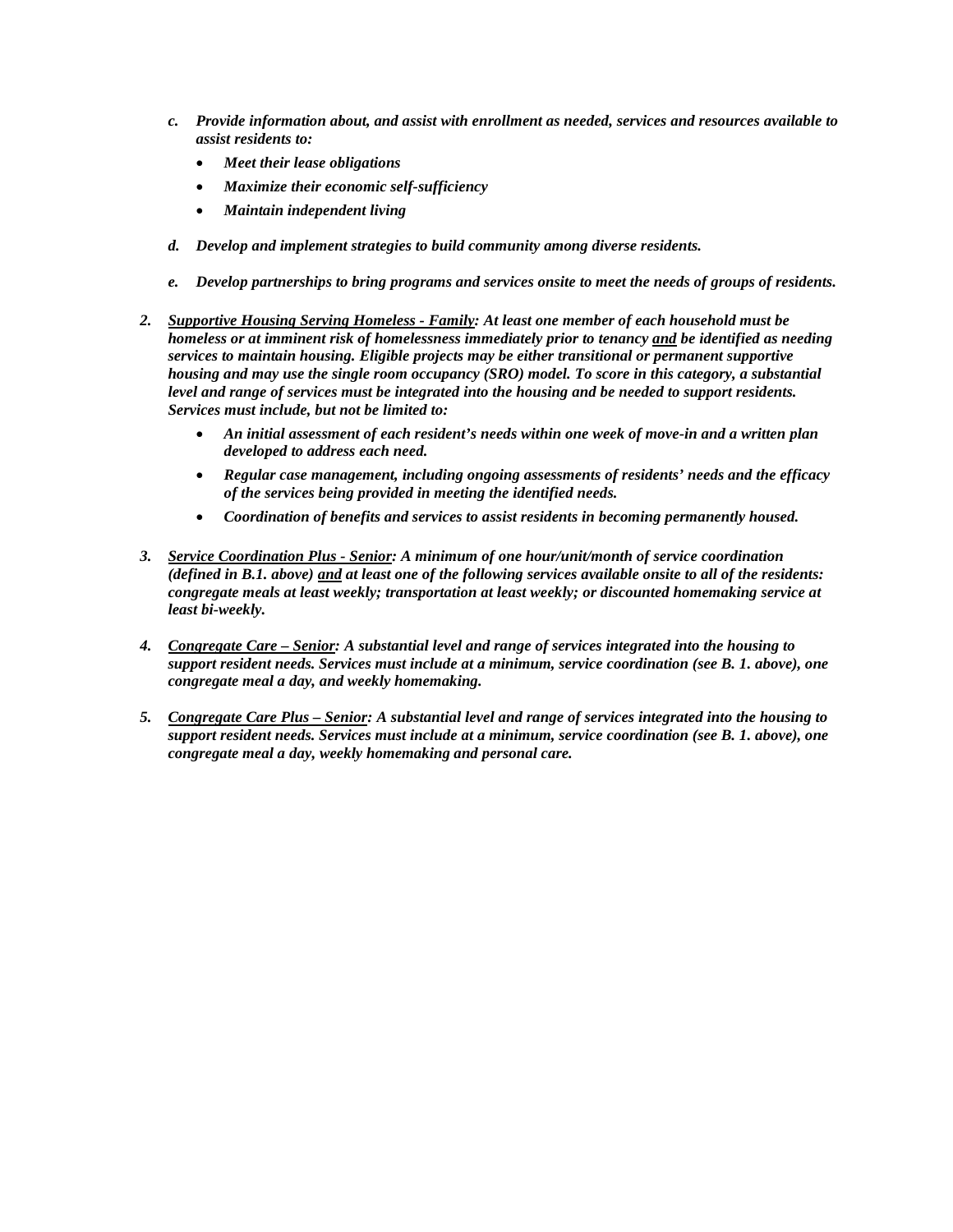### *SERVICE ENRICHED HOUSING PLAN*

*Select Scoring Category: Choose an item. Project Name: Click here to enter text. Number of Units: 0*

*Contact Person for Service Enriched Housing: Click here to enter text. Email Address: Click here to enter text. Phone: Click here to enter text.*

*A. Included Services (check all that apply and respond to questions):*  ☐*Service Coordination Est. % of residents needing service? 0% Number of hours/week? 0 Onsite?* ☐*Yes* ☐*No Contracted?* ☐*Yes (attach letter of intent)* ☐*No Name of Contractor? Click here to enter text.*

| $\Box$ Case Management | Est. % of residents needing service? $0\%$ | Number of hours/week? 0                                    |
|------------------------|--------------------------------------------|------------------------------------------------------------|
|                        | Onsite? $\Box$ Yes $\Box$ No               | Contracted? $\Box$ Yes (attach letter of intent) $\Box$ No |
|                        | Fee per hour? \$0                          | <b>Name of Contractor?</b> Click here to enter text.       |
| $\Box$ <i>Meals</i>    | Est. % of residents needing service? 0%    | Number of meals/week? 0                                    |
|                        | Onsite? $\Box$ Yes $\Box$ No               | Contracted? $\Box$ Yes (attach letter of intent) $\Box$ No |
|                        | Fee per meal? <u>\$0</u>                   | <b>Name of Contractor?</b> Click here to enter text.       |
| $\Box$ Housekeeping    | Est. % of residents needing service? 0%    | Number of hours/week? 0                                    |
|                        | Onsite? $\Box$ Yes $\Box$ No               | Contracted? $\Box$ Yes (attach letter of intent) $\Box$ No |
|                        | Fee per hour? \$0                          | <b>Name of Contractor?</b> Click here to enter text.       |
| $\Box$ Transportation  | Est. % of residents needing service? $0\%$ | Number of trips/week? 0                                    |
|                        | Onsite? $\Box$ Yes $\Box$ No               | Contracted? $\Box$ Yes (attach letter of intent) $\Box$ No |
|                        | Fee per trip? \$0                          | <b>Name of Contractor?</b> Click here to enter text.       |

☐ *Any Additional Services to be Included in Scoring – Enter detailed information below. Click here to enter text.*

*B. Tenant Selection Strategy for Services (to meet the requirement in A.3. above): Click here to enter text.*

*C. Explanation of any fees paid by residents for services: Click here to enter text.*

*D. Any Additional Information to be Considered: Click here to enter text.*